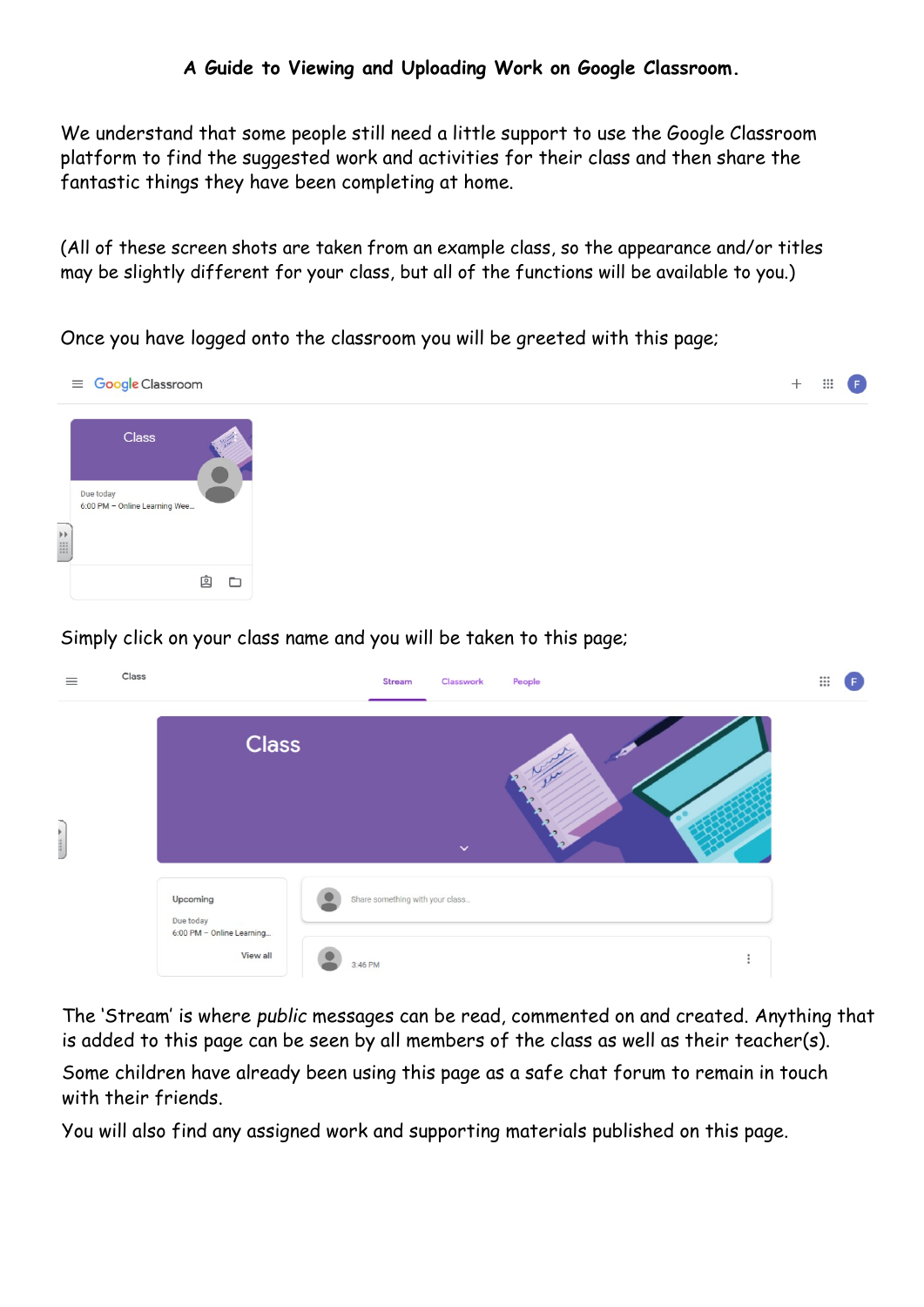| $\equiv$ | Class |                                       | <b>Stream</b><br>People<br>Classwork | $\mathop{\mathrel{\mathop{\mathop{\scriptstyle\rm ::}}\nolimits}}$ |
|----------|-------|---------------------------------------|--------------------------------------|--------------------------------------------------------------------|
|          |       | <b>Class</b>                          | $\checkmark$                         |                                                                    |
|          |       | coming<br>Due today                   | Share something with your class      |                                                                    |
|          |       | 6:00 PM - Online Learning<br>View all | ٠<br>٠<br>3:46 PM<br>٠               |                                                                    |

By clicking on 'Classwork' at the top of the page, you will be taken to this page;

| $\equiv$                                                                                                                                                                                                     | Class                                  | <b>Stream</b>                 | <b>Classwork</b> | People                                                                                                                                                                               |   | ₩ |
|--------------------------------------------------------------------------------------------------------------------------------------------------------------------------------------------------------------|----------------------------------------|-------------------------------|------------------|--------------------------------------------------------------------------------------------------------------------------------------------------------------------------------------|---|---|
|                                                                                                                                                                                                              |                                        | 回<br>View your work           |                  | Class Drive folder<br><b>Google Calendar</b>                                                                                                                                         |   |   |
| H                                                                                                                                                                                                            | <b>All topics</b>                      | <b>Topic Work</b>             |                  |                                                                                                                                                                                      |   |   |
|                                                                                                                                                                                                              | <b>Topic Work</b><br>Week 1 - 13.04.20 | ▣                             |                  | Due May 22, 6:00 PM                                                                                                                                                                  |   |   |
|                                                                                                                                                                                                              | Diary                                  | Week 1 - 13.04.20             |                  |                                                                                                                                                                                      |   |   |
|                                                                                                                                                                                                              |                                        | Online Learning Week 1 国 89   |                  | Due 6:00 PM                                                                                                                                                                          |   |   |
|                                                                                                                                                                                                              |                                        | Week Commencing 13.04.20   11 |                  | Edited Apr 13                                                                                                                                                                        | ÷ |   |
| Any 'Assignments' will have this icon next<br>to them. This is where you are able to<br>upload anything you wish to be kept<br>private between yourself and the class<br>teacher(s). (Further details below) |                                        |                               |                  | Any 'Materials' will have this icon<br>next to them. These files have been<br>uploaded to support learning and can<br>only be read by you and will not<br>allow any upload function. |   |   |

By clicking on the title bar of any assignment, you will open more details about it. Your teacher may have included instructions and there will be blank documents attached, with your name, that can be used to complete any work.

| Class                           | <b>Stream</b><br>Classwork<br>People                                                                                                  |                          |
|---------------------------------|---------------------------------------------------------------------------------------------------------------------------------------|--------------------------|
| <b>All topics</b>               | <b>Topic Work</b>                                                                                                                     | Е                        |
| Topic Work<br>Week 1 - 13.04.20 | 自                                                                                                                                     | ÷<br>Due May 22, 6:00 PM |
| Diary                           | Posted Apr 13<br>Use this file to upload any topic work you do over the next six weeks. This can include writing, pictures or videos. | Assigned                 |
|                                 | - Wer<br>Google Docs                                                                                                                  |                          |
|                                 | <b>View assignment</b>                                                                                                                |                          |